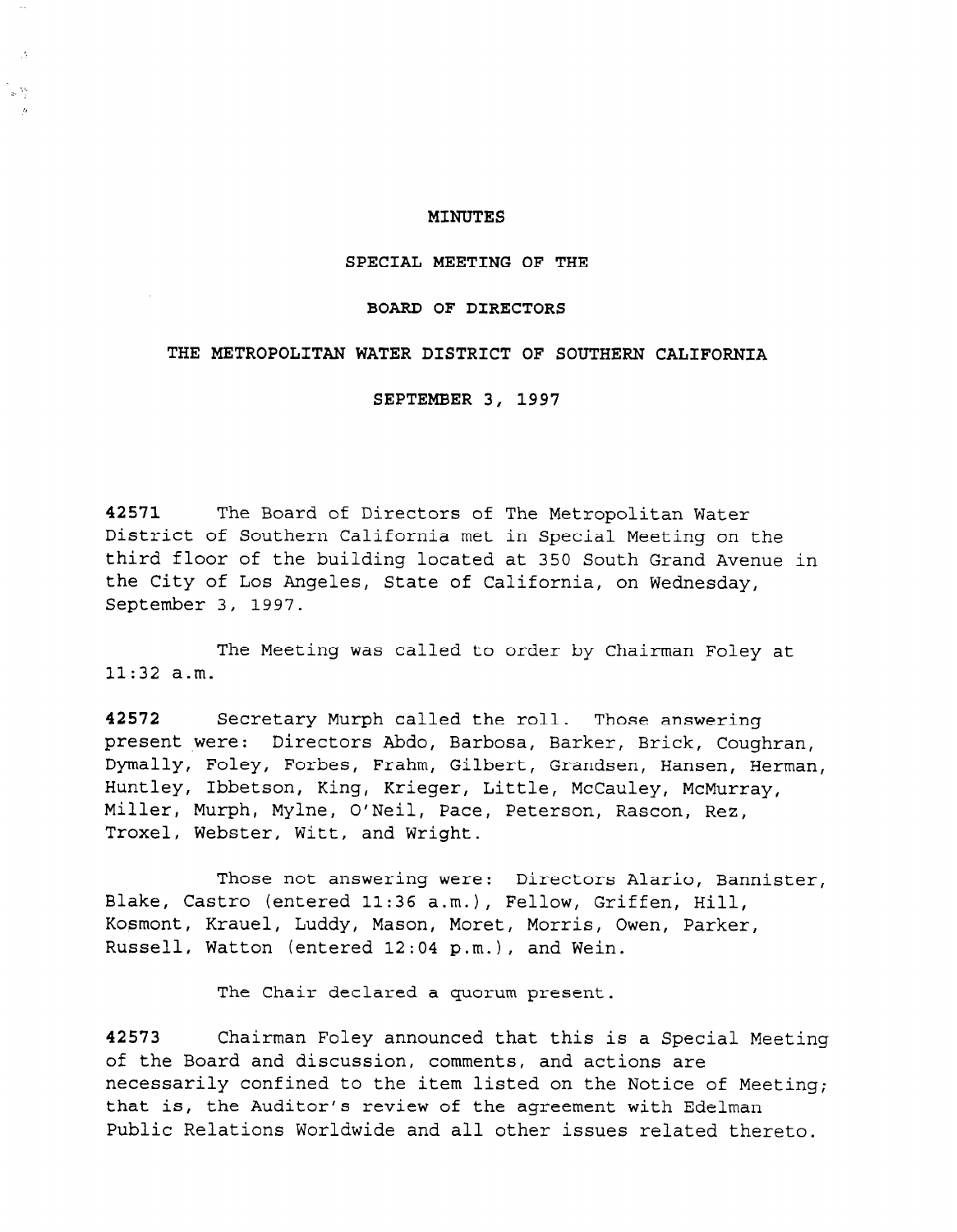42574 General Manager Wodraska thanked the Board for having this meeting to consider the Edelman contract and expressed his belief that the Board needs to take action on this matter now. He referred to his statement presented at the meeting of the Special Audit Committee held yesterday, and reiterated clearly that he supported the recommendations made in the Auditor's report. He reported that notice of termination was sent to Edelman Public Relations Worldwide on September 2, to be effective September 12, 1997, per the terms of the contract. Mr. Wodraska assured the Board he will continue to go forward to communicate the importance of providing reliable, good quality, and affordable supply of water to the people of Southern California, and that Metropolitan is not retreating from its position with respect to water transfers. He stated that Metropolitan will continue to clearly inform the public, and that the primary responsibility is to secure for Southern California the best quality and reliable water at the lowest price.

Director Castro took his seat at 11:36 a.m.

42575 Chairman Foley stated that requests from members of the public to address the Board will be held until after the staff's presentations.

42576 Special Audit Committee Chairman Grandsen stated that at the meeting of the Special Audit Committee yesterday, the committee approved the Auditor's recommendations, and requested that the Auditor again make his presentation of his review of the Edelman contract to the full Board.

42577 Auditor Hondorp, with the assistance of Deputy Auditor David Reukema, gave a slide-illustrated presentation summarizing the audit review of Agreement'No. 12259 with Edelman Public Relations Worldwide as detailed in his written report dated August 29, 1997. A copy of the three-page Executive Summary of that report is attached to these Minutes. After presenting the over report to accudite to those minutes. More provided Mr. How of the fevrew results and addit recommendat.

Director Ibbetson withdrew from the Meeting at 12:00 p.m.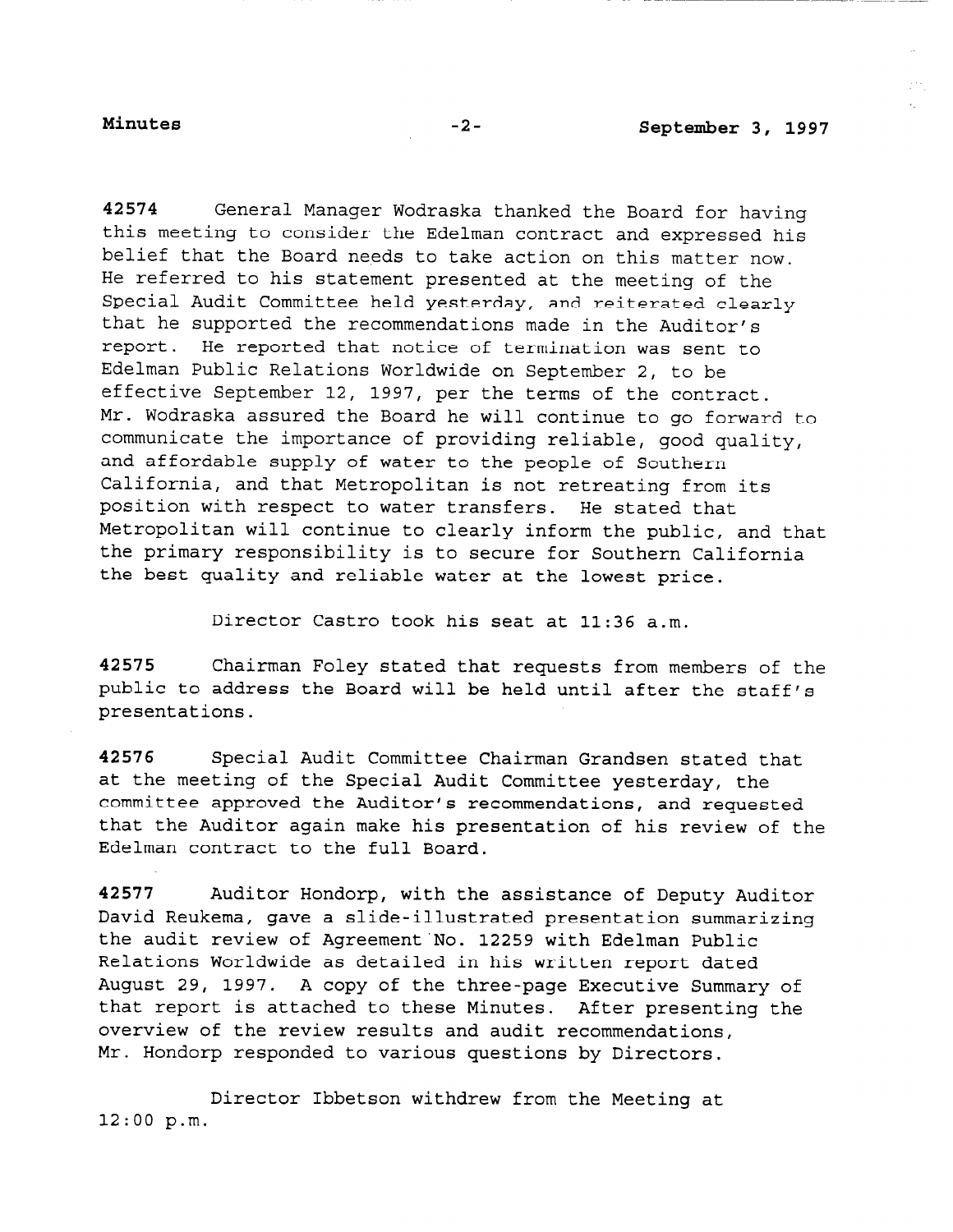Director Watton took his seat at 12:04 p.m.

Following the question-and-answer session, Director Brick moved, seconded by Director Herman, that the Board accepts the recommendations of the Auditor, as well as authorizes the General Manager to negotiate an agreement with Edelman Worldwide to pay up to \$211,000 to satisfy any and all obligations to the Edelman firm, and that the form of the agreement be approved by the General Counsel.

Director Huntley agreed that there should be some satisfaction of the Edelman unpaid claims which Metropolitan is responsible for, and that the Board should authorize the General Manager to negotiate with Edelman up to a maximum of \$211,000 to satisfy and pay the claims. He made reference to the recommendations presented both by the Auditor and the General Manager that would prevent another occurrence like this to happen. As far as the San Diego County Water Authority is concerned, Director Huntley stated it would be appropriate for them to continue to accumulate documents and provide them to Board members; and to show good faith, the documents should not be distributed widely. The Authority should also present specific conclusions and recommendations rather than to just present charges.

Director Watton commented on the Integrated Resources Plan, which information the San Diego County Water Authority believes was outdated before it was published, and which has been so stated repeatedly by the Authority. As far as the Edelman contract is concerned, Director Watton stated that the audit was well done from a financial standpoint. However, he guestioned  $t_{\text{th}}$  performance of the  $E$   $\frac{1}{2}$  and  $\frac{1}{2}$ the performance of the Edelman contract and the staff's evaluation of the work product, and stated that the current problems between Metropolitan and San Diego will not disappear due to the approval of the excess payment of the Edelman contract.

Director Castro commented on the honoring of a contract when one is made regardless of the consequences; and requested, pursuant to San Diego's offer, that Metropolitan be allowed to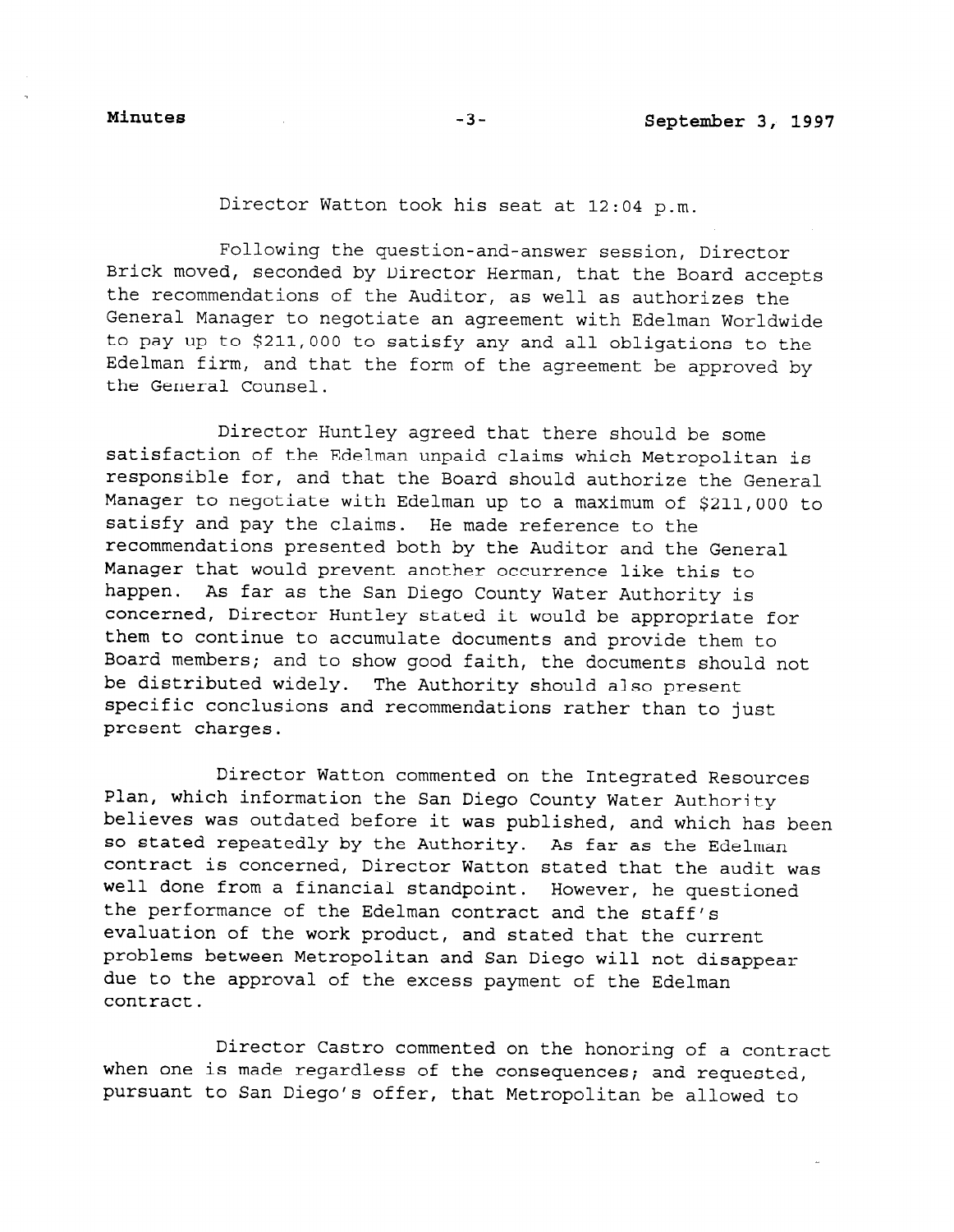review the work documents of their public relations agency and the other parties involved.

Director McCauley then offered a substitute motion, seconded by Director Watton, to cancel the contract with Edelman Public Relations Worldwide and to pay the amount which would not exceed the District's legal liability under the terms of the contract.

The Chair called for a vote on the substitute motion, which did not carry.

Directors Frahm, McCauley, and Watton requested to be recorded as voting yes on the substitute motion.

The Chair then called for a vote on the original motion, which carried.

Directors Frahm, McCauley, and Watton requested to be recorded as voting no.

42578 Director Brick commented on the past Communications Committee which was in existence and that maybe if such a committee were in place, dialog and public relations matters between the agencies could take place at this committee level. He then recommended that the Chair consider whether the Communications Committee should be reestablished or that function be assigned to some other committee.

42579 Chairman Foley invited members of the public to address the Board.

Wayne Clark, president of Municipal Water District of Orange County, and chairman of the Partnership for Regional Water Reliability, stated the Partnership consists of nine member agencies of the Metropolitan Water District. Since the agenered of the netroporteur mater district. Dinee the ractive single was mentioned in an adverse way during the Edelman contract discussion of today, he informed the Board that<br>the Partnership has had no connection with the Edelman firm and end farencianity has had no connection with the Bueinan from the state of the state of the state of the state of the state of the state of the state of the state of the state of the state of the state of the state of the s members of meetopor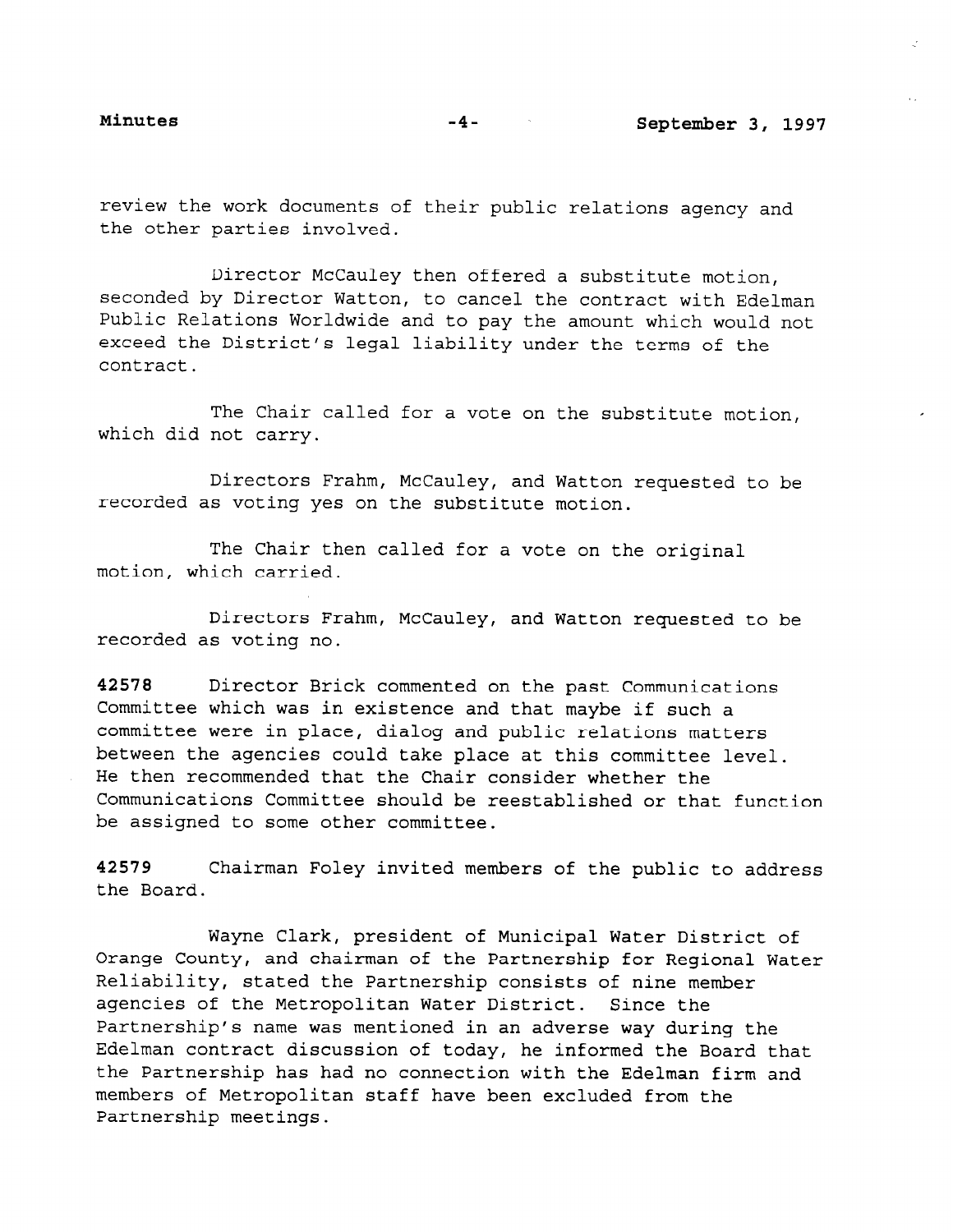Paul Cunningham, Manager, External Affairs of Imperial Irrigation District, expressed the concern of his board that their reputation has been adversely affected by some of the activities suggested by the Edelman group. He stated that IID is committed to the process that Director David Kennedy is leading to develop a California Plan, and hoped that Metropolitan's action at today's Meeting would bring back into focus the water issues that face all of us in Southern California.

42580 Director Huntley requested a follow-up report be made to the Special Audit Committee on the General Manager's review of the circumstances surrounding the conclusion matter is review the circumstances surrounding this matter, and that if San Diego<br>County Water Authority requests any further discussion regarding the Edelman contract, they should include specific items.

42581 There being no objection, Chairman Foley adjourned the Meeting at 1:Ol p.m.

SSENA NOR

JOHN V. FOLEY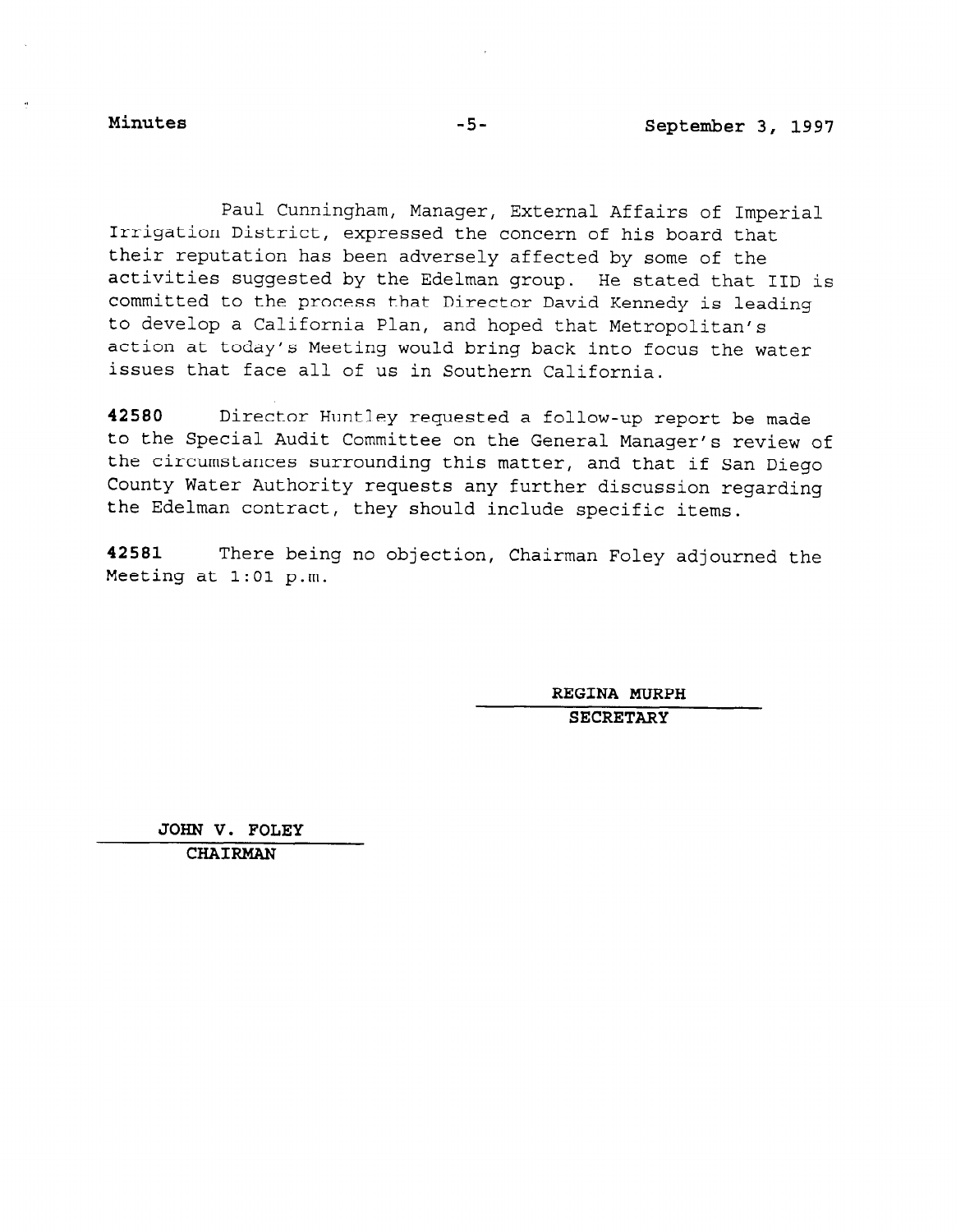## AUDIT DEPARTMENT

# Report on Review of Agreement No. 12259 with Edelman Public Relations Worldwide

## EXECUTIVE SUMMARY

The Audit Department has completed a review of consulting services Agreement No. 12259 (the agreement) between the District and Edelman Public Relations Worldwide (Edelman). The services to be performed by Edelman and its subconsultants (the Edelman team) under the agreement pertained to the areas of: Strategic Planning; Issue Management; Media Relations; Coalition Building; Community Outreach/Education; and Government Relations. The agreement is a typical District "time and material" consulting contract with standard provisions pertaining to, among other things: hourly rates, billings and payments, subconsultant expenses, insurance and indemnity, and nondiscrimination practices. The agreement specifies a maximum amount payable, including expenses, of \$225,000. There have been no amendments to the agreement since its inception (aside from the designation of a new agreement administrator on July 31).

When the Audit Department commenced its review of the agreement in late July, the District had been invoiced a total of \$479.1558 1 from Edelman for the services rendered by the Edelman team, plus expenses, during the period from November 1996 through July 1997. Four of the invoices were later found to contain improper charges which effectively reduces this total billing level to \$385.586.56. Invoices totaling \$200.898.25 have been paid to date by the District. The balance of Edelman's unpaid invoices are on hold until Board approval is obtained for an increase in maximum dollar amount of the agreement.

The primary purpose of our review of Agreement No. 12259 was to audit the costs billed to the District by Edelman for services rendered, as well as to review compliance with various contractual provisions and to evaluate the District's administrative procedures and controls pertaining to the agreement.

The testing we performed included a review of the billings submitted by Edelman for services rendered and expenses incurred by the fum and its subconsultants during the period from November 1996 through July 1997. Visits were made to the offices of Edelman and most of its subconsultants to examine available supporting documentation and to interview personnel. Discussions were also held with various District management and staff who were involved in the direction of Edelman's resources or in the administration of the agreement.

A summary of the findings and recommendations resulting from our review of Agreement No. 12259, by review area category, follows: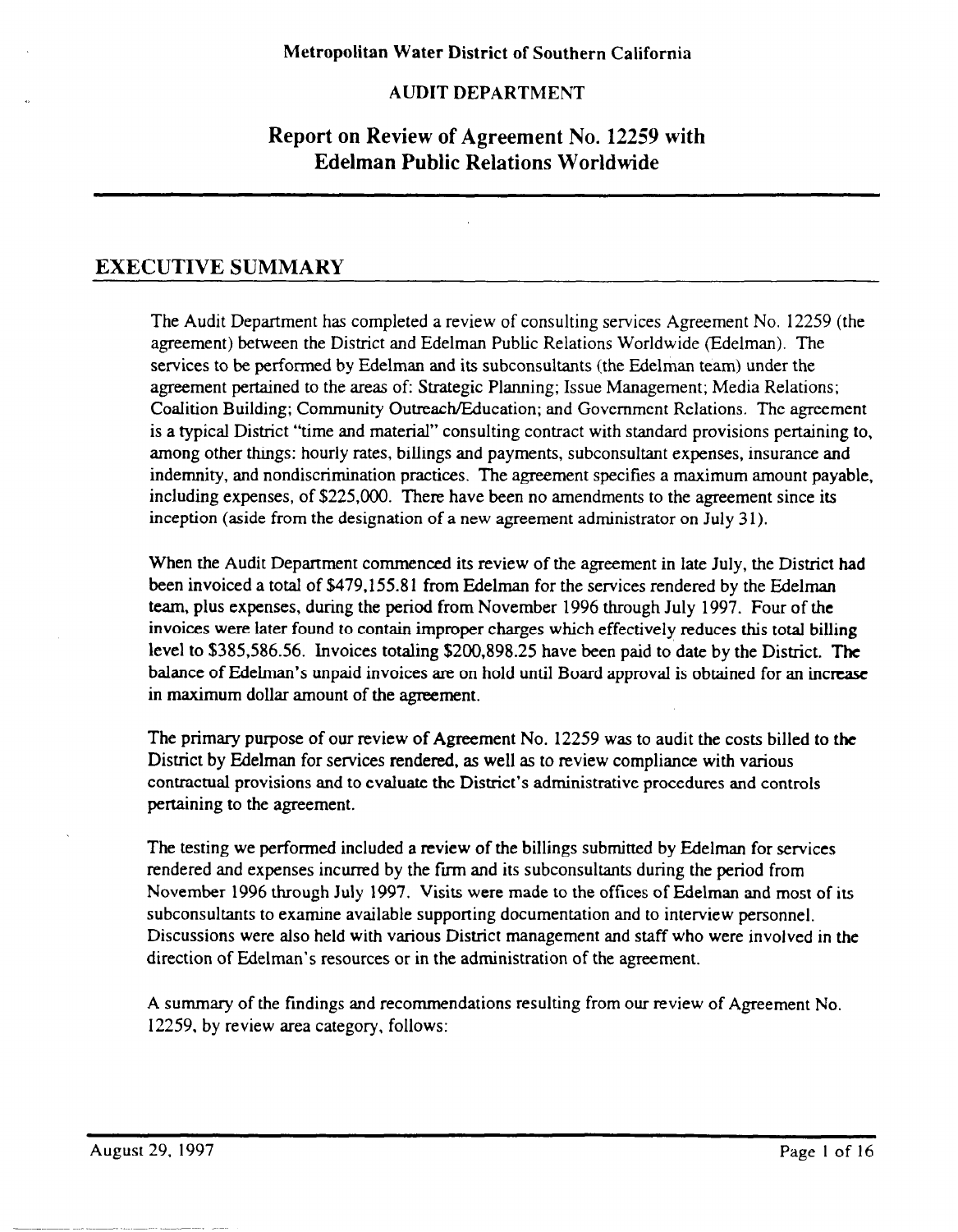## AUDIT DEPARTMENT

# Report on Review of Agreement No. 12259 with Edelman Public Relations Worldwide

## Services Charges and Billings

### Findings:

- 1. Edelman's billings to date significantly exceed the maximum dollar amount of the agreement (\$225,000) and the General Manager's contracting authority (\$250,000). (page 6)
- 2. Edelman's billings have not been prepared in accordance with the terms of the agreement. (page 7)
- 3. Several of Edelman's billings contained improper charges, but Edelrnan subsequently notified the District of the problem. (page 7)
- 4. Edelman's charges are reasonably supported in most instances. (page 8)
- 5. Edelman's total retainer-based fees to date are significantly less than charges permissible under the terms of the agreement based on actual time worked. (page 8)

### Recommendations:

- 1. Amend Agreement No. 12259 as soon as possible from a time and material fee basis to a flat monthly retainer basis of \$38,500, plus expenses.
- 2. Prepare a Board letter seeking sufficient authority to pay, at a minimum, all unpaid Edelman billings (as adjusted and reflecting a \$31.747.50 credit due the District); determine if any other fees for services or other charges after July 25, 1997, should also be funded.

### **Contract Compliance and Performance**

### Findings:

- 1. The broad scope of services outlined in the agreement encompassed the types of services that the Edelman team performed. (page 9)
- 2. With few exceptions, Edelman complied with the terms of the agreement and the team's performance met or exceeded management's expectations. (page 10)